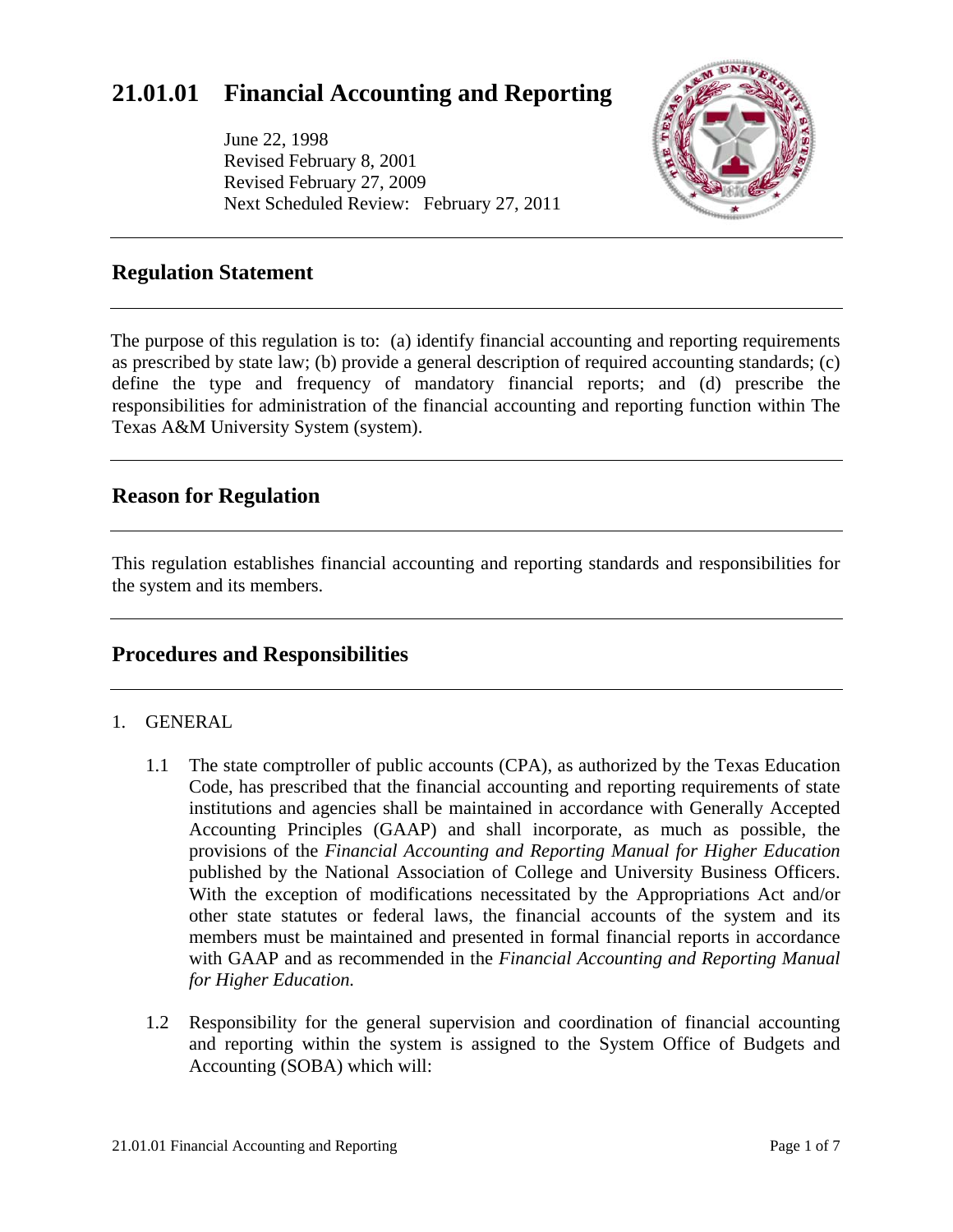- (a) issue such directives as are deemed necessary to ensure that the financial accounting and reporting provisions are maintained in accordance with GAAP, the *Financial Accounting and Reporting Manual for Higher Education*, the Appropriations Act, and other applicable state and federal laws and regulations, and that directives of the Board of Regents (board) are complied with in a consistent and effective manner throughout the system;
- (b) monitor the financial accounting and reporting system requirements, and recommend new or modified processes and procedures where appropriate;
- (c) prescribe the minimum content of monthly financial reports;
- (d) direct the preparation and publication of The Texas A&M System Combined Annual Financial Report;
- (e) lead the System Accounting Policies and Procedures Committee (APPC). The APPC is charged with developing and implementing consistent accounting and reporting regulations and procedures for the system and addressing other system-wide accounting and business issues. Each system member business office is represented on the committee; and
- (f) direct the preparation and distribution of other reports as required.
- 1.3 The chief financial officer (CFO) of each system member is directly responsible for the effective performance of the financial accounting and reporting duties assigned to the member. The CFO is responsible for assuring member compliance with accounting standards and reporting requirements, including establishing and documenting a system of internal controls.

### 2. FINANCIAL ACCOUNTING

- 2.1 The financial accounting model of the system and its members is based on the principles and practices of fund accounting – a methodology by which resources are classified in accounting records and internal reports according to purposes and limitations as to use imposed by sources outside the system, or as directed by the board. The current account structure used within the system is composed of six fund groups. Each fund group is treated as a separate accounting entity with a selfbalancing set of accounts consisting of assets, in some cases liabilities, net assets, and where appropriate, revenue and expense accounts.
- 2.2 The business office responsible for maintaining the official books of record of the system member is the central office of accounting control for all member fiscal transactions.
	- 2.2.1 It is the responsibility of the CFO to instruct and assist account administrators concerning the records of financial transactions maintained by departments and similar administrative units.
	- 2.2.2 It is the responsibility of each account administrator to keep such records as are necessary to furnish accurate information on sales, transfers, other credits, expenditures, other charges, and encumbrances. Records maintained by the account administrator should be limited to those necessary to supplement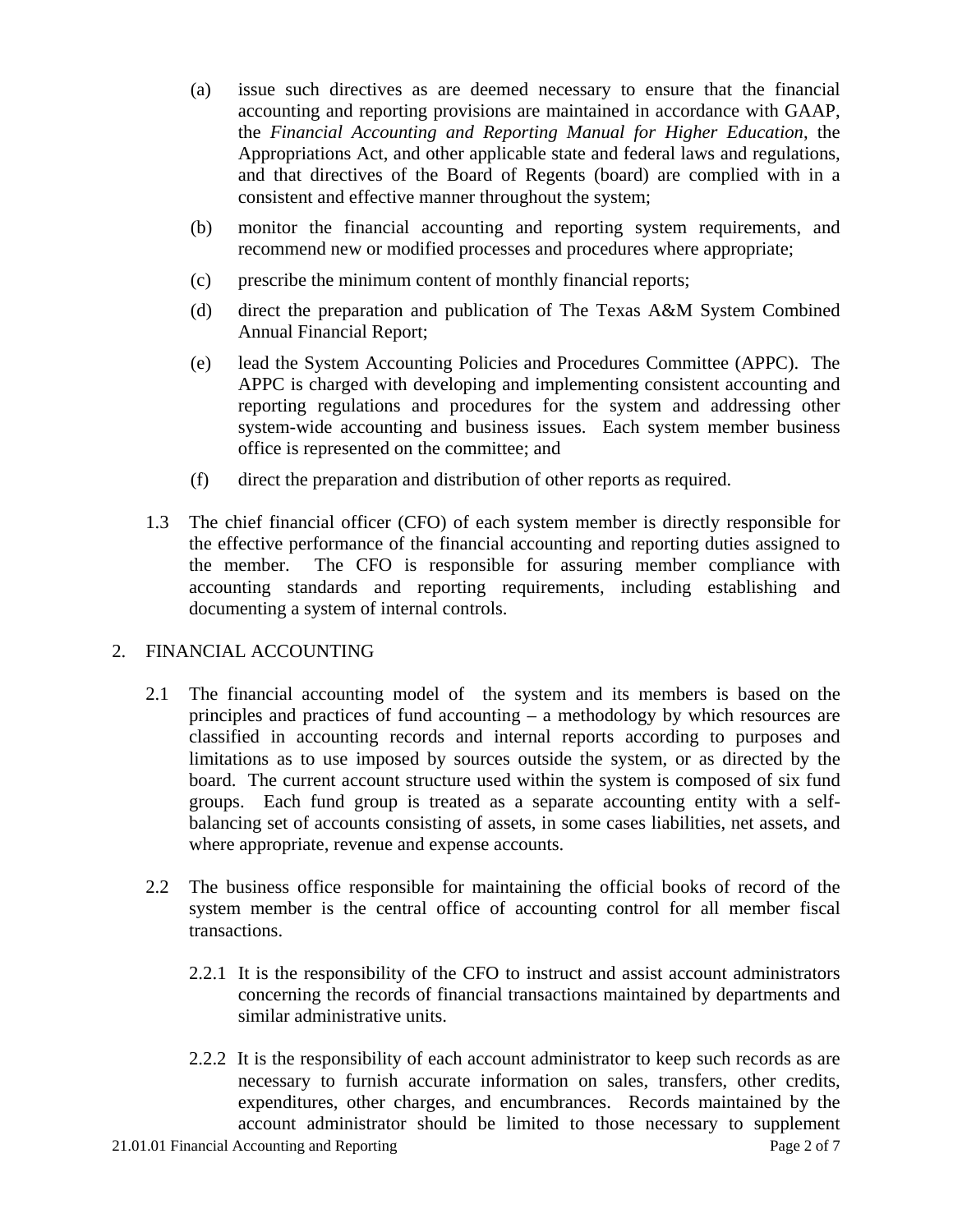business office records, in accordance with System Regulation *61.99.01, Retention of State Records.* 

2.3 Statements showing transactions recorded in each account must be prepared monthly by the business office and forwarded to each account administrator who is responsible for comparing records of his/her office to those of the business office and promptly reporting any differences to the business office. In addition to ensuring that transactions are processed correctly, departmental accounting is intended to provide up-to-date financial information for departmental officials and to ensure that expenditures and/or encumbrances do not exceed budget allocations.

#### 3. UNIFORM STATEWIDE ACCOUNTING SYSTEM (USAS)

The CPA has prescribed an accounting, responsibility reporting, and appropriations control system for state institutions and agencies. The system and its members are considered "reporting agencies" for USAS purposes; USAS is not the internal accounting system for the system. Each system member must comply with the requirements of the *State Comptroller's Manual of Accounts* and such other instructions regarding USAS as may be issued by the CPA for all funds deposited with and/or disbursed from the state treasury.

#### 4. MONTHLY FINANCIAL REPORT

- 4.1 A financial report will be issued monthly for each system member by the business office. This report will include information regarding revenues, expenditures and balances, and a general ledger trial balance. A copy of this report will be made available to SOBA upon request.
- 4.2 The purposes of the monthly financial report are to summarize the financial status of each system member account and serve as a management information reference for the executive and financial officers of the System Offices and system members. Each system member CFO is authorized to include such additional financial data as is considered necessary to meet this purpose.
- 4.3 In addition to the summary financial report described above, the academic institutions are encouraged to maintain proprietary basis reports of expenses and revenues and a comprehensive balance sheet for the results of operations of auxiliary enterprises and service departments. These reports will be utilized in management decisions regarding such activities.
- 4.4 System members will provide SOBA with propriety basis statements for any auxiliary enterprise or service department of the system member upon request.
- 4.5 The monthly closing process for each system member will be performed in accordance with the schedule provided by SOBA. For system members who are using a financial system other than the Financial Accounting Management Information System (FAMIS), a complete record of financial information will be transmitted to FAMIS as part of the monthly closing process.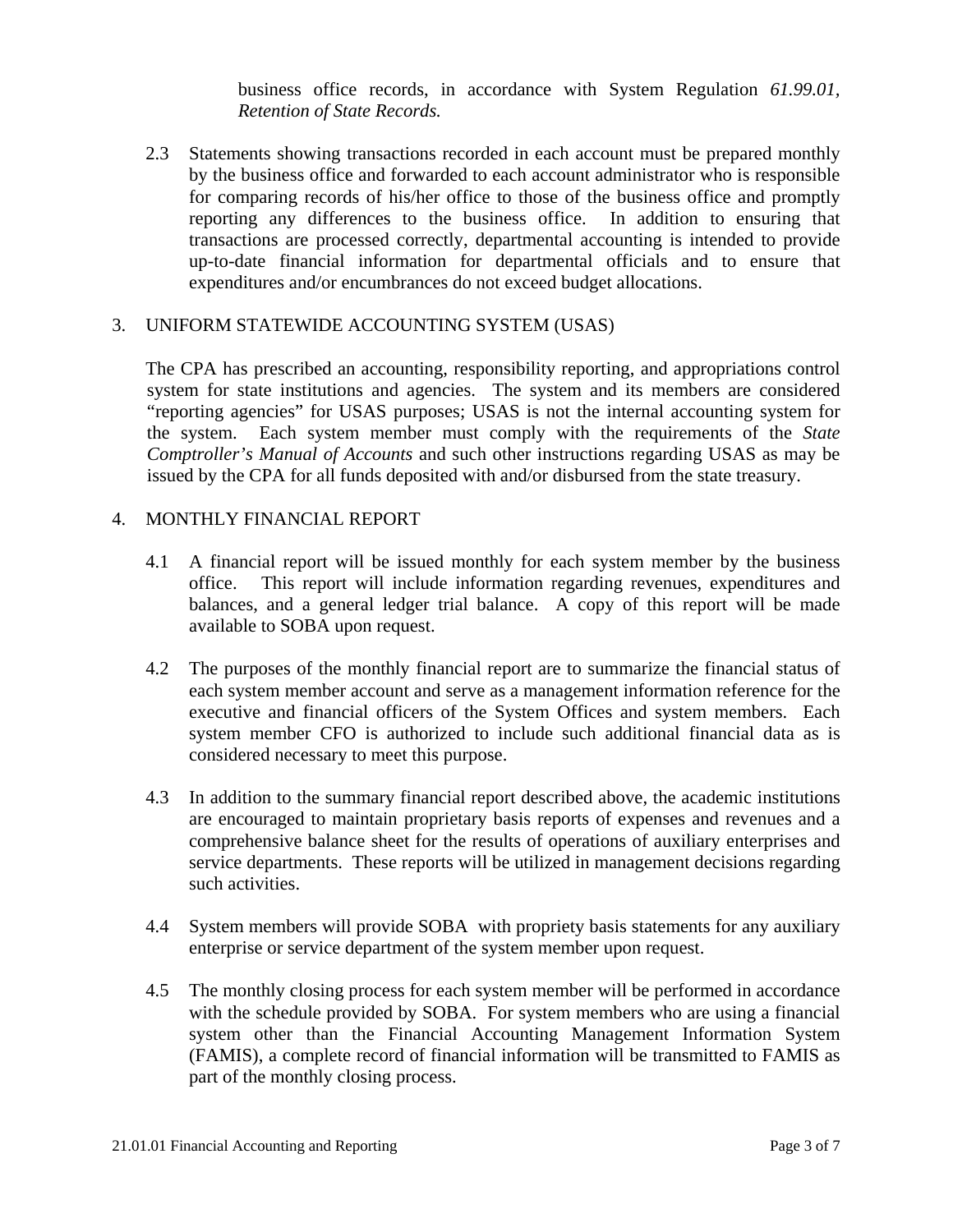#### 5. ANNUAL FINANCIAL REPORT

- 5.1 Section 2101.011 of the Texas Government Code specifies that the system will publish annually a complete financial report in accordance with standards established by the CPA. Copies of the report must be furnished to the Governor, House Appropriations Committee, Senate Finance Committee, CPA, State Auditor, Texas Higher Education Coordinating Board, Legislative Budget Board (LBB), Legislative Reference Library, and the State Publications Clearinghouse, by November  $20<sup>th</sup>$  of each year.
- 5.2 The report, which is a joint effort of SOBA and the business offices of the system members, is prepared in accordance with GAAP and as recommended in the *Financial Accounting and Reporting Manual for Higher Education*. It is the responsibility of SOBA to determine the content and format of presentation, establish the production timetable, review and approve the reports submitted by the business offices, prepare the system combined statements, and publish and distribute the consolidated report. Each business office that maintains the official books of record of a system member is responsible for preparing the annual financial report of that member or for coordinating with the CFO for that member in connection with the preparation of the report. The CFO is responsible for the completeness and accuracy of each report prepared under his/her jurisdiction and for furnishing the report in accordance with the established due dates. Upon completion of the member's annual financial report, the system member's chief executive officer (CEO) and CFO will submit a certification of the report.
- 5.3 The state auditor is charged by statute with auditing the accounts and records of the state and rendering his/her official opinion regarding the fairness with which the statewide financial statements present the true financial situation of the state. The system combined annual financial report is subject to review by the state auditor; however, a separate opinion is not issued on the system financial report.

#### 6. ACCRUED PAYABLES AND BINDING ENCUMBRANCES REPORT

Each system member is required to submit a quarterly report on accrued payables and binding encumbrances for current and prior years' appropriations. Upon receiving the report, the state comptroller will lapse any excess prior years' appropriations authority but may later re-open the appropriations account to pay valid claims submitted by the member.

#### 7. AUTOMATED BUDGET AND EVALUATION SYSTEM OF TEXAS (ABEST)

The LBB has prescribed a state-wide budget system. Each system member must comply with reporting and reconciliation requirements as issued by the LBB.

#### 8. OTHER FINANCIAL REPORTS

Internal financial reports considered essential for effective administration by the system member and those external reports required by outside agencies will be prepared under the direction of the system member CFO. Such reports issued at the system level will be prepared under the direction of SOBA.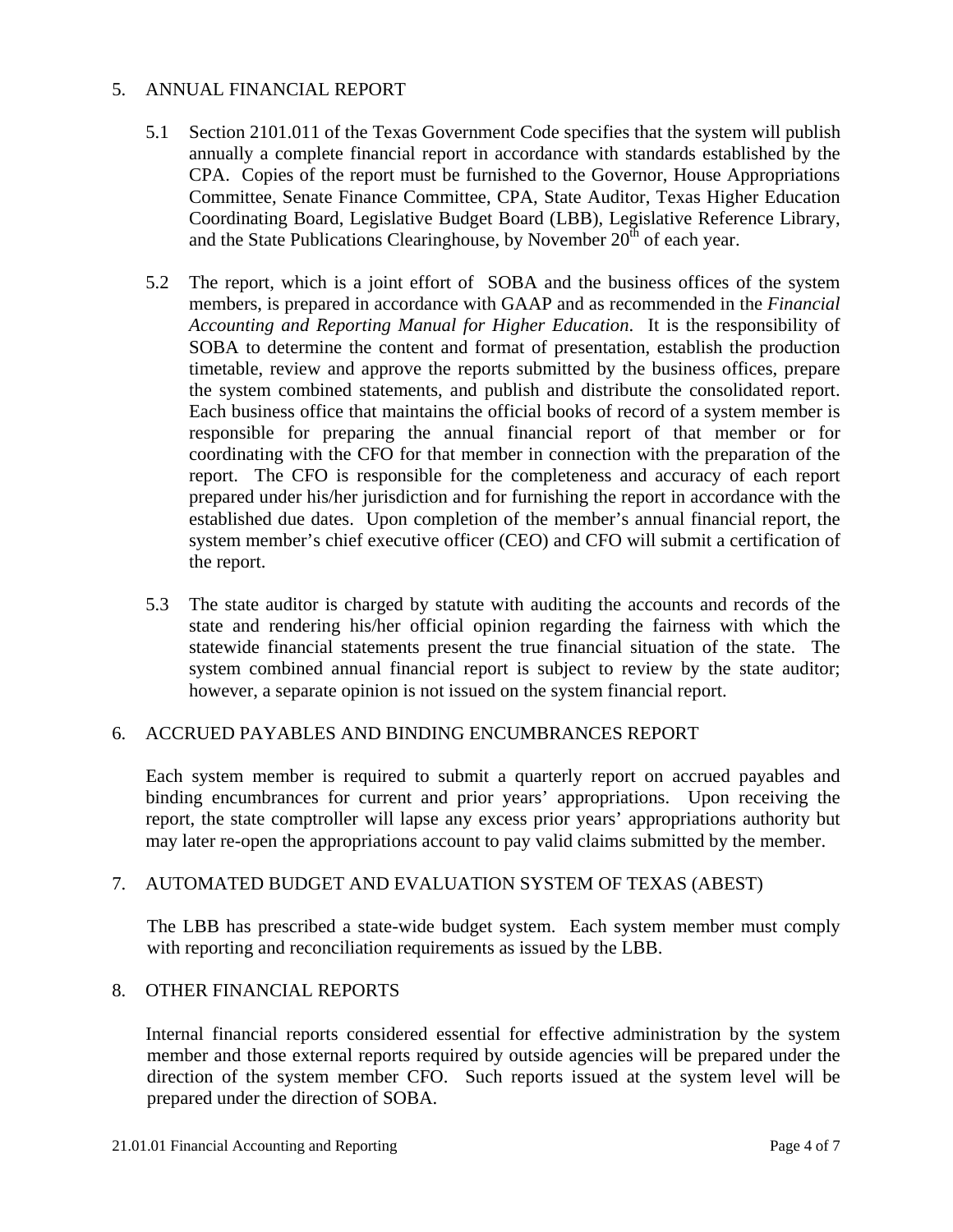#### 9. AUDITING

Financial accounts and reports are subject to audit by the system internal audit staff, state auditor, and, in some operations, by federal and private agencies. Policies of the system pertaining to audits are presented in System Policy 10.01.

### **Related Statutes, Policies, or Requirements**

Texas Government Code §2101.011. *[Financial Information Required of State Agencies](http://www.statutes.legis.state.tx.us/SOTWDocs/GV/htm/GV.2101.htm#2101.011)*

System Regulation *[61.99.01, Retention of State Records](http://tamus.edu/offices/policy/policies/pdf/61-99-01.pdf)*

## **Definitions**

Fund accounting is maintained by fund groups. Each fund group has specific definitions and is self-balancing. The following are the fund group definitions:

Current funds – funds expendable for current operating purposes.

Unrestricted current funds – operating funds available for any current purpose. These funds are reported in three categories:

- (a) Educational, research, extension, administration, regulatory, forestry, and general – activities that represent the primary functions of the system members.
- (b) Designated funds resources that have been designated by the board or management (assuming delegation by the board) to be used for specific activities and service departments. (See System Regulation *21.01.05, Service Departments*.)
- (c) Auxiliary enterprises activities which primarily furnish goods and services to students, faculty or staff, and which charge a fee that is directly related to, although not necessarily equal to, the cost of the service, e.g., dormitories, dining halls and bookstores.

Restricted current funds – operating funds available for current purposes, the use of which has been restricted by external agencies or persons.

Loan Funds – funds available for loans to students, faculty and staff.

Endowment and similar funds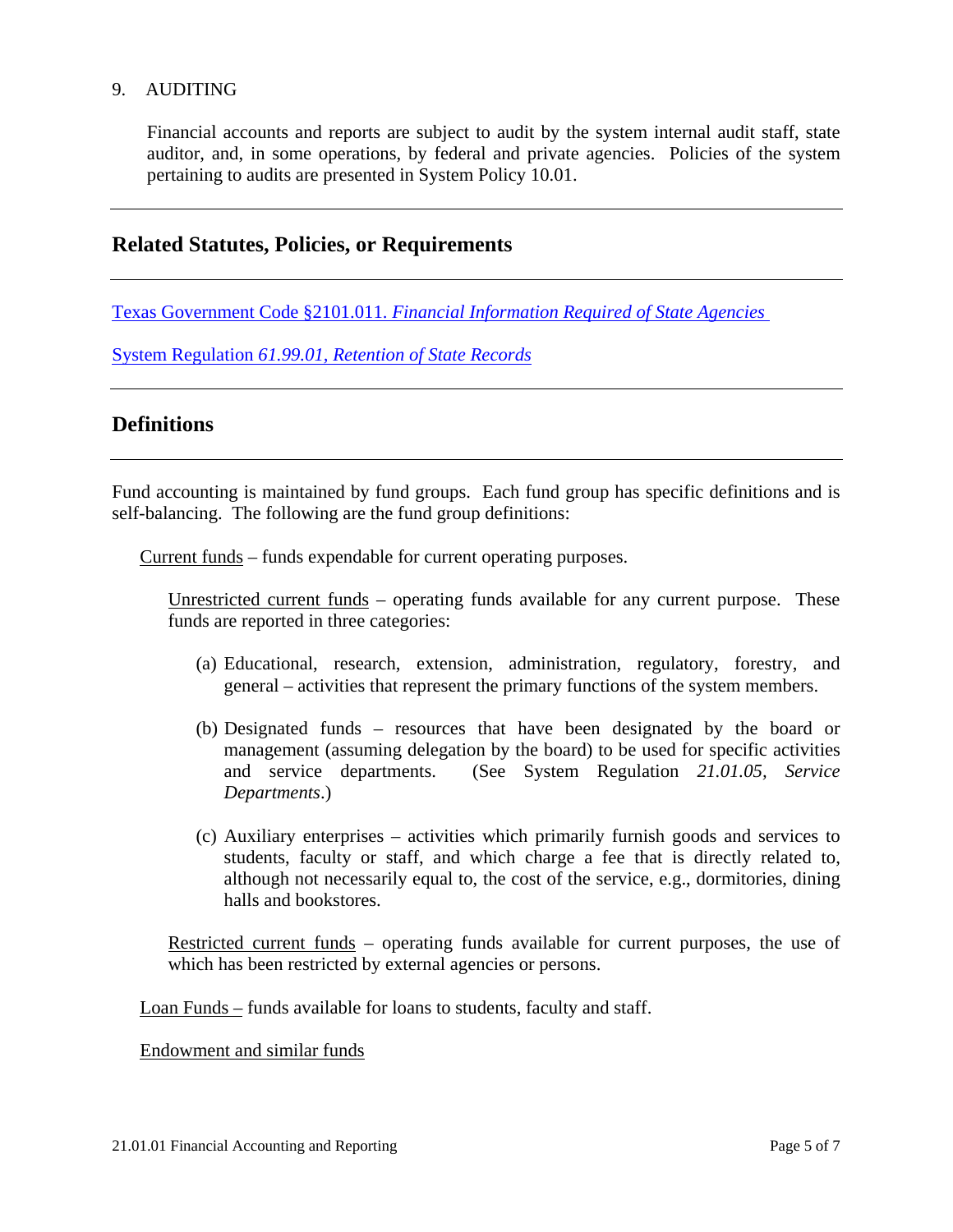Endowment funds – funds for which a donor or other external agency has stipulated, as a condition of the gift, that the principal is to be maintained inviolate and in perpetuity, and that only the income from the investments of the funds may be expended.

Funds functioning as endowment – funds that the board, rather than a donor or other external agency, has determined are to be retained and invested. The principal and income of restricted funds functioning as endowments have been restricted as to use by the donor or external agency; however, the principal and income of unrestricted funds functioning as endowments may be totally utilized at the discretion of the board.

Term endowment funds – endowment funds, in which all or part of the principal may be utilized after a stated period of time or upon the occurrence of a certain event, as defined by the donor.

#### Annuity and life income funds

Annuity funds – funds donated to an institution under a deferred-giving agreement with the condition that the institution is required to pay to the donor or designated individuals a fixed amount for a specified time or until the time of death of the annuitant.

Life income funds – funds that are similar to annuity funds, except that the institution is required to pay to the donor or designated individuals only the income earned by the assets of the funds after deduction of appropriate management expenses.

#### Plant funds

Unexpended plant funds – funds for the construction, rehabilitation, and acquisition of physical properties for institutional purposes.

Funds for renewals and replacements – funds accumulated to be used for the renewal and replacement of plant assets.

Funds for the retirement of indebtedness – funds to meet debt service charges and the retirement of indebtedness on institutional plant assets.

Investment in plant – the total carrying value of all plant properties and facilities except those real properties that are the investment of endowment funds.

#### Agency Funds

Funds held by the institution as custodian or fiscal agent for others, e.g., student organizations. (See System Regulation *21.01.07, Agency Funds*.)

Generally Accepted Accounting Principles (GAAP) – accounting principles as defined by the Governmental Accounting Standards Board (GASB) and the Financial Accounting Standards Board (FASB).